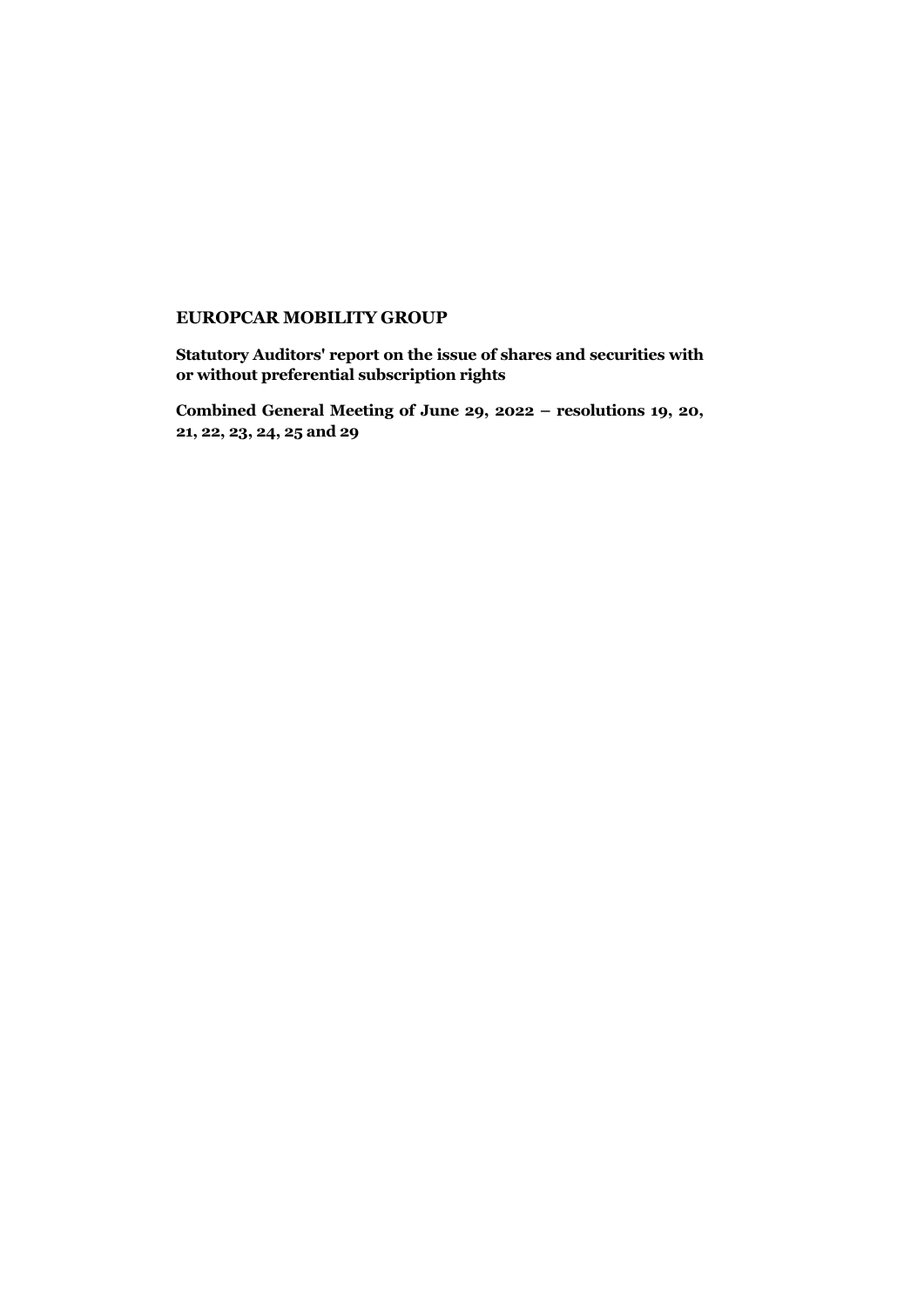**PricewaterhouseCoopers Audit** 63 rue de Villiers 92200 Neuilly-sur-Seine

**Mazars** 61, rue Henri Regnault 92075 Paris La Défense

**Statutory Auditors' report on the issue of shares and securities with or without preferential subscription rights**

**Combined General Meeting of June 29, 2022 – resolutions 19, 20, 21, 22, 23, 24, 25 and 29**

**EUROPCAR MOBILITY GROUP**

13 ter Boulevard Berthier 75017 Paris

*This is a free translation into English of the Statutory Auditors' report issued in French and is provided solely for the convenience of English speaking readers. This report should be read in conjunction with, and construed in accordance with, French law and professional standards applicable in France.*

To the Shareholders,

In our capacity as Statutory Auditors of Europcar Mobility Group, and in compliance with Articles L.228-92 and L.225-135 et seq. of the French Commercial Code (Code de commerce), we hereby report to you on the proposed delegations of authority to the Board of Directors to carry out various issues of shares and/or securities, which are submitted to you for approval.

The Board of Directors proposes that, on the basis of its report, the shareholders:

- delegate to the Board of Directors, for a period of 26 months, the authority to decide and set the final terms and conditions of the following issues and, if necessary, to cancel shareholders' preferential subscription rights:
	- the issue, with preferential subscription rights, of ordinary shares and/or equity instruments granting access to other equity instruments of the Company or granting entitlement to debt securities, and/or any other securities granting access to equity instruments of the Company to be issued (resolution 19);
	- the issue, without preferential subscription rights, through a public offer, of ordinary shares and/or equity instruments granting access to other equity instruments or granting entitlement to debt securities, and/or any other securities granting access to equity instruments of the Company to be issued (resolution 20):
		- it being specified that the shares and/or securities to be issued can grant access to any equity securities or any securities giving access to the Company's equity securities to be issued, of any company in which Europcar Mobility Group directly or indirectly owns more than half of the capital ;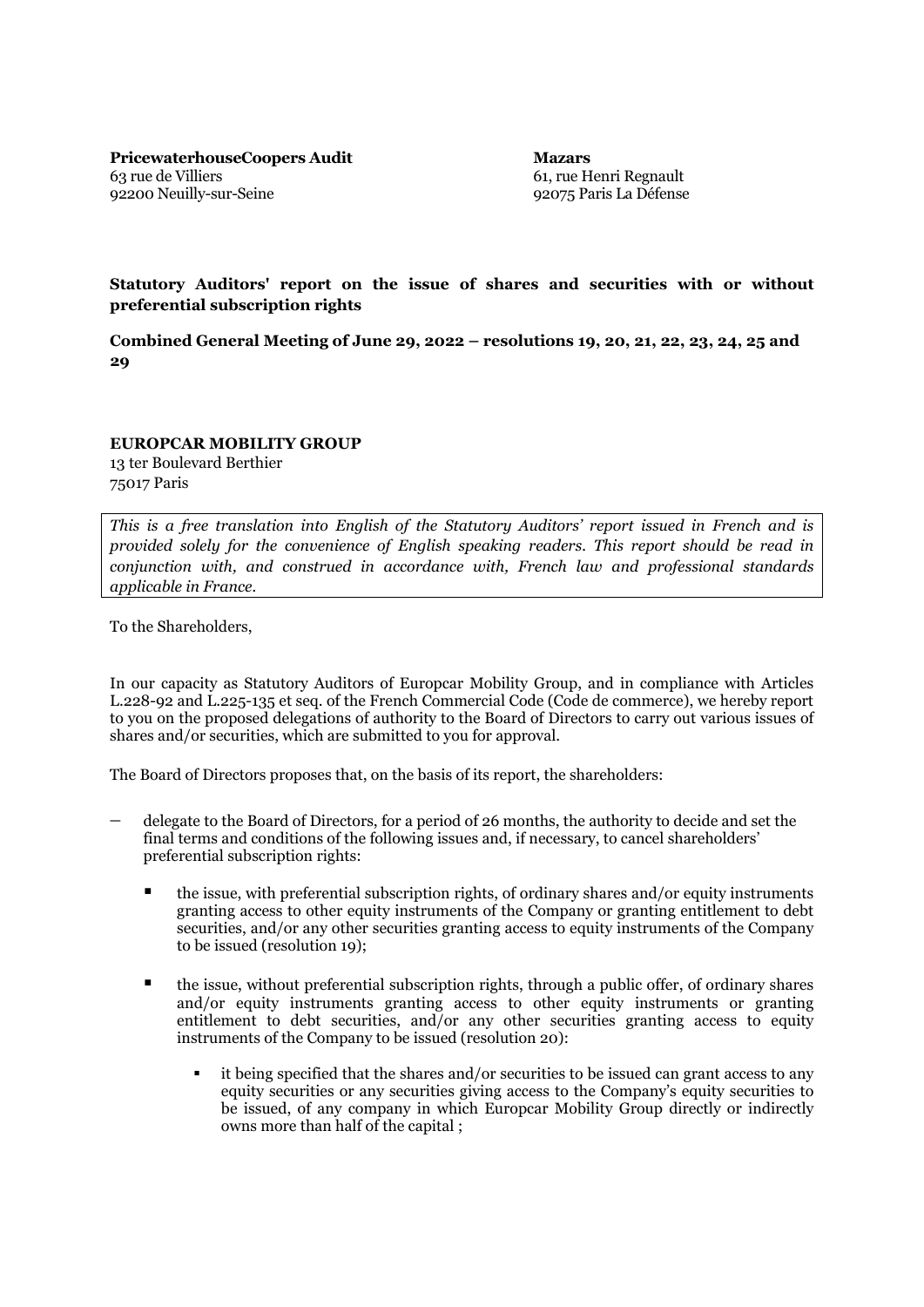- it being specified that securities to be issued can grant access to equity instruments to be issued of any company in which Europcar Mobility Group owns directly or indirectly more than half of the capital;
- it being specified that the securities that are equity instruments of the Company can grant access to other existing equity instruments or entitlement to debt securities of any company in which Europcar Mobility Group does not directly or indirectly own more than half of the capital;
- the issue, without preferential subscription rights, through offers referred to in Section II of Article L.411-2 of the French Monetary and Financial Code (Code monétaire et financier), within the limit of 10% of the share capital per year, of ordinary shares, and/or equity instruments granting access to other equity instruments or granting entitlement to debt securities, and/or any other securities granting access to equity instruments of the Company to be issued (resolution 21):
	- it being specified that the shares and/or securities to be issued can grant access to any equity securities or any securities giving access to the Company's equity securities to be issued, of any company in which Europcar Mobility Group directly or indirectly owns more than half of the capital;
	- it being specified that securities to be issued can grant access to equity instruments to be issued of any company in which Europcar Mobility Group owns directly or indirectly more than half of the capital;
	- it being specified that the securities that are equity instruments of the Company can grant access to other existing equity instruments or entitlement to debt securities of any company in which Europcar Mobility Group does not directly or indirectly own more than half of the capital;
- − authorize the Board of Directors, for a period of 26 months, in resolution 22 and under the delegated authority granted in resolutions 20 and 21, to set the issue price within the limit of 10% of the share capital per year;
- delegate to the Board of Directors, for a period of 26 months, the necessary powers to issue ordinary shares and/or equity securities granting access to other equity securities or granting entitlement to debt securities, and to issue other securities granting access to future shares to be issued, to remunerate contributions in kind made to the Company, consisting of equity securities and equity instruments granting access to share capital, within the limit of 10% of the share capital (resolution 24);
- − delegate to the Board of Directors, for a period of 18 months, the competency to decide to issue ordinary shares and/or equity instruments granting access to other equity instruments or granting entitlement to debt securities, and to issue other securities granting access to equity instruments to be issued, without preferential subscription, for the benefit of a certain category of persons as part of a so-called *equity line* program (resolution 25), within the limit of 10% of the share capital.

The aggregate nominal amount of immediate or future capital increases cannot, according to resolution 29, exceed 50% of the Company's share capital as at the date of this Shareholders' Meeting in respect of resolutions 19 to 28, it being noted that the aggregate par value amount of future capital increases cannot exceed 50% of the Company's share capital as at the date of this Shareholders' Meeting in respect of resolution 19 and 10% of the Company's share capital as at the date of this Shareholders' Meeting in respect of resolutions 20, 21, 24 and 25.

The aggregate nominal value amount of debt securities that may be issued cannot, according to resolution 29, exceed  $\epsilon$ 750 million in respect of resolutions 19, 20 and 21.